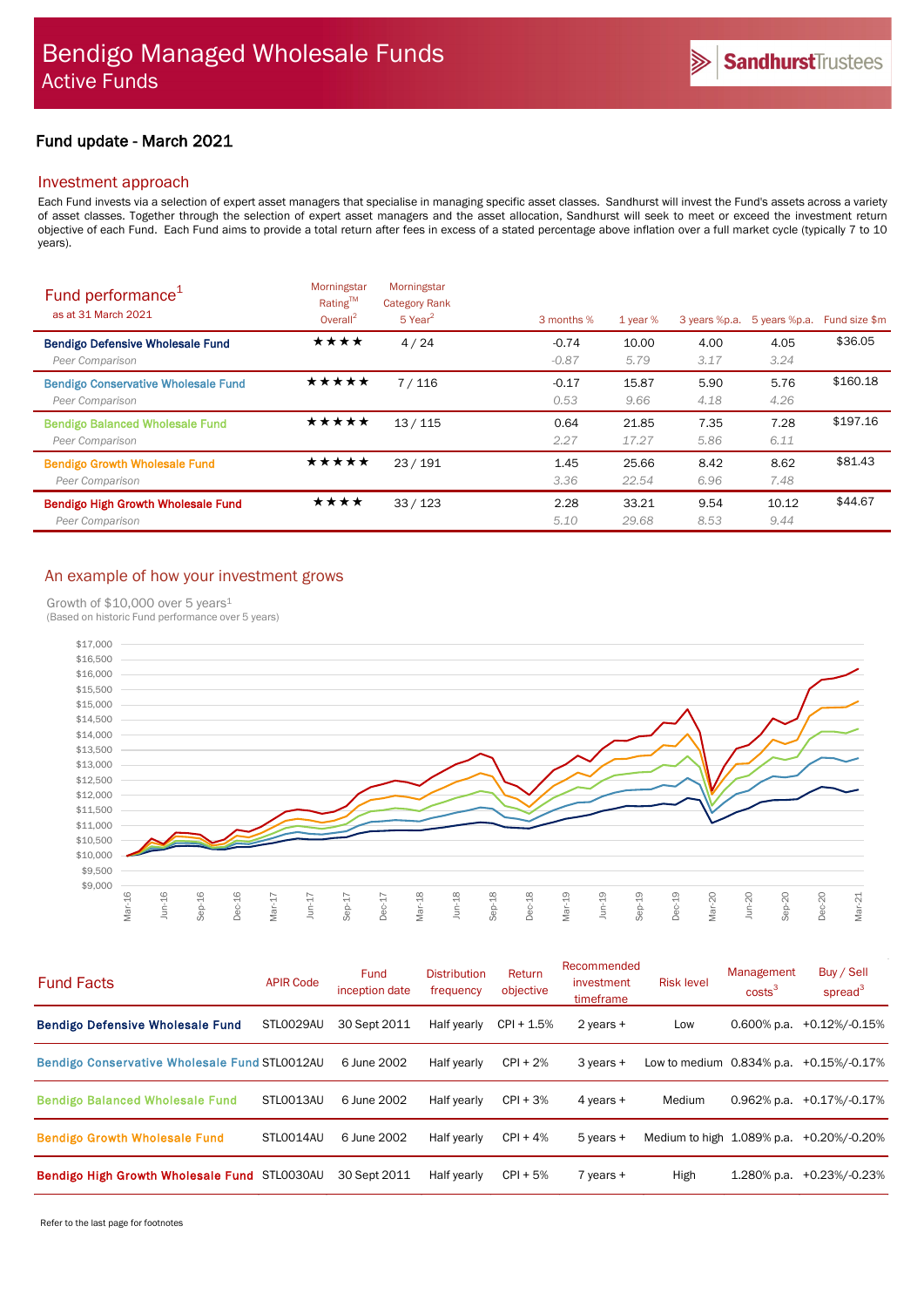Asset allocation

Bendigo Defensive Wholesale Fund

|  | ■ Aust Sh                      | 8.3%  |
|--|--------------------------------|-------|
|  | $\blacksquare$ Int Sh          | 7.1%  |
|  | $\blacksquare$ Int Sh (Hedged) | 3.4%  |
|  | Property & Infra               | 3.5%  |
|  | $\blacksquare$ Cash            | 17.5% |
|  | $\blacksquare$ Int Fl          | 20.0% |
|  | $\blacksquare$ Aust FI         | 38.3% |
|  | <b>Alternative</b>             | 1.9%  |
|  |                                |       |

#### Bendigo Conservative Wholesale Fund



**Aust Sh** 26.3% ■ Int Sh 17.9% Int Sh (Hedged) 12.8% **Property & Infra** 3.1% ■ Cash 9.9% ■ Int FI 5.9% **Aust FI** 19.6% Alternative 4.5%

#### Bendigo Balanced Wholesale Fund

#### Bendigo Growth Wholesale Fund

| ■ Aust Sh                      | 35.8% |
|--------------------------------|-------|
| $\blacksquare$ Int Sh          | 22.1% |
| $\blacksquare$ Int Sh (Hedged) | 16.3% |
| <b>Property &amp; Infra</b>    | 4.5%  |
| $\blacksquare$ Cash            | 8.2%  |
| $\blacksquare$ Int Fl          | 0.7%  |
| $\blacksquare$ Aust FI         | 7.7%  |
| Alternative                    | 4.7%  |
|                                |       |

#### Bendigo High Growth Wholesale Fund

| $\blacksquare$ Aust Sh         | 39.5% |
|--------------------------------|-------|
| $\blacksquare$ Int Sh          | 25.1% |
| $\blacksquare$ Int Sh (Hedged) | 21.6% |
| ■ Property & Infra             | 4.4%  |
| $\blacksquare$ Cash            | 6.5%  |
| $\blacksquare$ Int FI          | 0.0%  |
| $\blacksquare$ Aust FI         | 0.0%  |
| <b>Alternative</b>             | 2.9%  |
|                                |       |

| Unit prices                                | Application | Withdrawal |
|--------------------------------------------|-------------|------------|
| as at 31 March 2021                        | price       | price      |
| <b>Bendigo Defensive Wholesale Fund</b>    | \$1.12717   | \$1.12413  |
| <b>Bendigo Conservative Wholesale Fund</b> | \$1.13618   | \$1.13255  |
| <b>Bendigo Balanced Wholesale Fund</b>     | \$1.09693   | \$1.09321  |
| <b>Bendigo Growth Wholesale Fund</b>       | \$1.05707   | \$1.05285  |
| <b>Bendigo High Growth Wholesale Fund</b>  | \$1.48899   | \$1.48215  |

## Quarterly commentary

# **Performance**

The Funds' performance was mixed against the peer group for the quarter ended March, however, all risk profiles have strongly outperformed their respective peer groups over the 1 year period. In an environment of rising bond yields an overweight to growth equities detracted from relative performance over the period. This is because growth equities are typically longer duration relative to value stocks which are expected to deliver cashflows in the shorter term and trade at lower multiples. Pleasingly, Antipodes, our pragmatic value manager outperformed the benchmark over the quarter. Reflecting on the past decade, growth has vastly outperformed value due to faster growth of corporate earnings and low interest rates as a result of low inflation. Over the 1 year period, overweights to growth equities significantly benefitted the funds as growth sectors such as technology were the biggest beneficiaries of the coronavirus lockdowns.

## Economic

Risk assets continued their strong run through the three months ending March 31. Twelve months on from the lows of March 2020, markets have been buoyed by oversized global fiscal and monetary stimulus efforts and vaccine rollouts. Economic conditions have rebounded, and several economic prints are now at all-time highs, a reflection of the success of efforts made to negate the adverse financial impacts of economic lockdowns during 2020.

Around the globe, forecasts of economic growth for the next 12-to-24-month periods have been upgraded. The IMF expects the world economy to expand 6% in 2021, up from the 5.5% it had forecast in January. This would represent the fastest expansion for the global economy in IMF records dating back to 1980. In 2022, the IMF predicts, international economic growth will decelerate but maintain above average growth of 4.4%.

Despite employment data improving in Australia, the RBA minutes revealed substantial progress is still required to achieve full employment goals. The committee also expects inflation in the short term but is viewing it as transitionary and does not expect to need to raise rates until 2024 at the earliest. This view is consistent across the globe with central banks committed to supporting economies until targets of full employment and inflation are achieved.

This expansionary economic backdrop and contained inflation expectations bodes well for risk assets albeit some caution is required in pockets of the market that have appreciated into speculative territory. The investment team is positive on markets given improving economic conditions and recently announced further fiscal and monetary support that will continue to underpin the world economy. The team continues to monitor valuations and indicators of inflation to determine if rising inflation is cyclical or structural in nature.

## Do you have any questions?

For further information contact us on 1800 634 969 or visit www.sandhursttrustees.com.au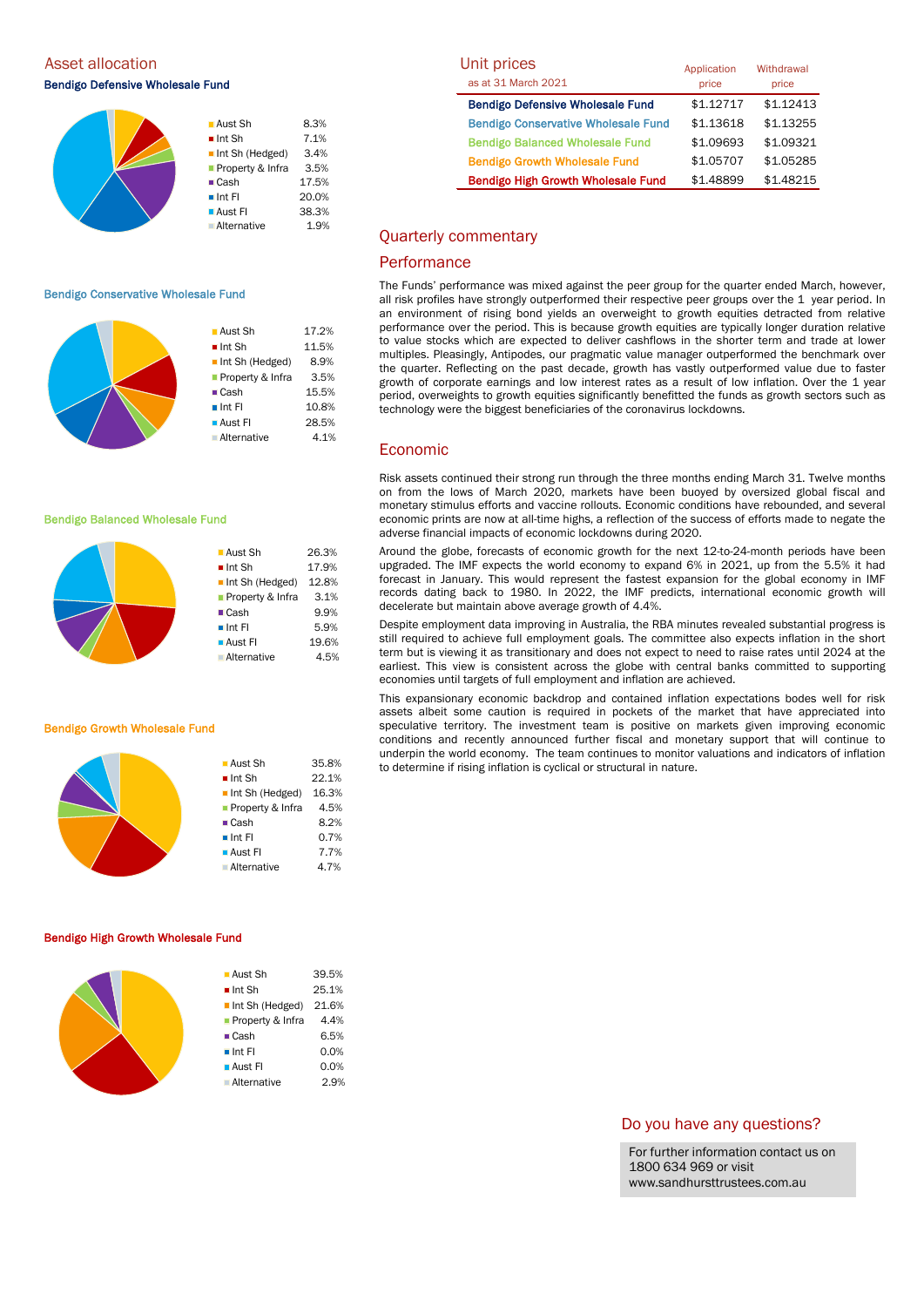# Asset positioning commentary

Given global central bank and governments desire to increase inflation and growth is playing out in accommodative monetary policy conditions and fiscal spending programs, we believe the path to higher inflation is base case rather than a low probability. Hence, we believe the current appropriate mix includes a material allocation to inflation linked bonds, resources (Australian equities), gold and emerging market equities.

#### Australian Shares

We currently hold an overweight position in Australian equities. We believe the Australian economy is a beneficiary of the global recovery which is seeing a political focus on large scale infrastructure programs. The global increase in capital expenditure is directly benefiting Australian mining companies, in which have performed strongly over recent months. We expect a continued focus from governments around the world to boost economic activity which should continue to be supportive of Australian companies.

## International Shares

We are currently slightly overweight global equities with a preference to smaller capitalisation stocks and emerging markets. The current economic backdrop is shifting from a consensus low and falling inflation, to a rising inflationary period. In this environment emerging markets tend to outperform due to the weakness in the USD and the stronger economic activity positively impacting emerging markets.

Hedge ratio 62% of OS equities

## Property & Infrastructure

We currently hold minimum weights in Australian listed property and infrastructure. We believe commercial property is faced with technology headwinds to the sectors of retail and office, with the continual advancement of ecommerce and the movement to working from home arrangements. Whilst pricing is somewhat reflective of these forces, we believe the upside in this asset class is limited. Additionally, relative to other growth investments, property and infrastructure perform best in falling rate environments, in which does not reconcile with our view for rising inflation and long-term interest rates.

## Fixed Income

We continue to hold a neutral position within fixed income with a bias towards inflation linked bonds. We believe the current environment of excessive money printing and large fiscal spending places risks of inflation over the medium term. Given low and negative interest rates globally, we believe fixed government bonds provide little benefit within a diversified portfolio. Globally, central banks are committing to holding rates lower until inflation and employment are persistently higher. With the combination of higher inflation and interest rates held low, this provides a positive backdrop for inflation linked bonds to provide good returns.

## Cash

Cash is used as a balancing item based on views of other asset classes.





Neutral